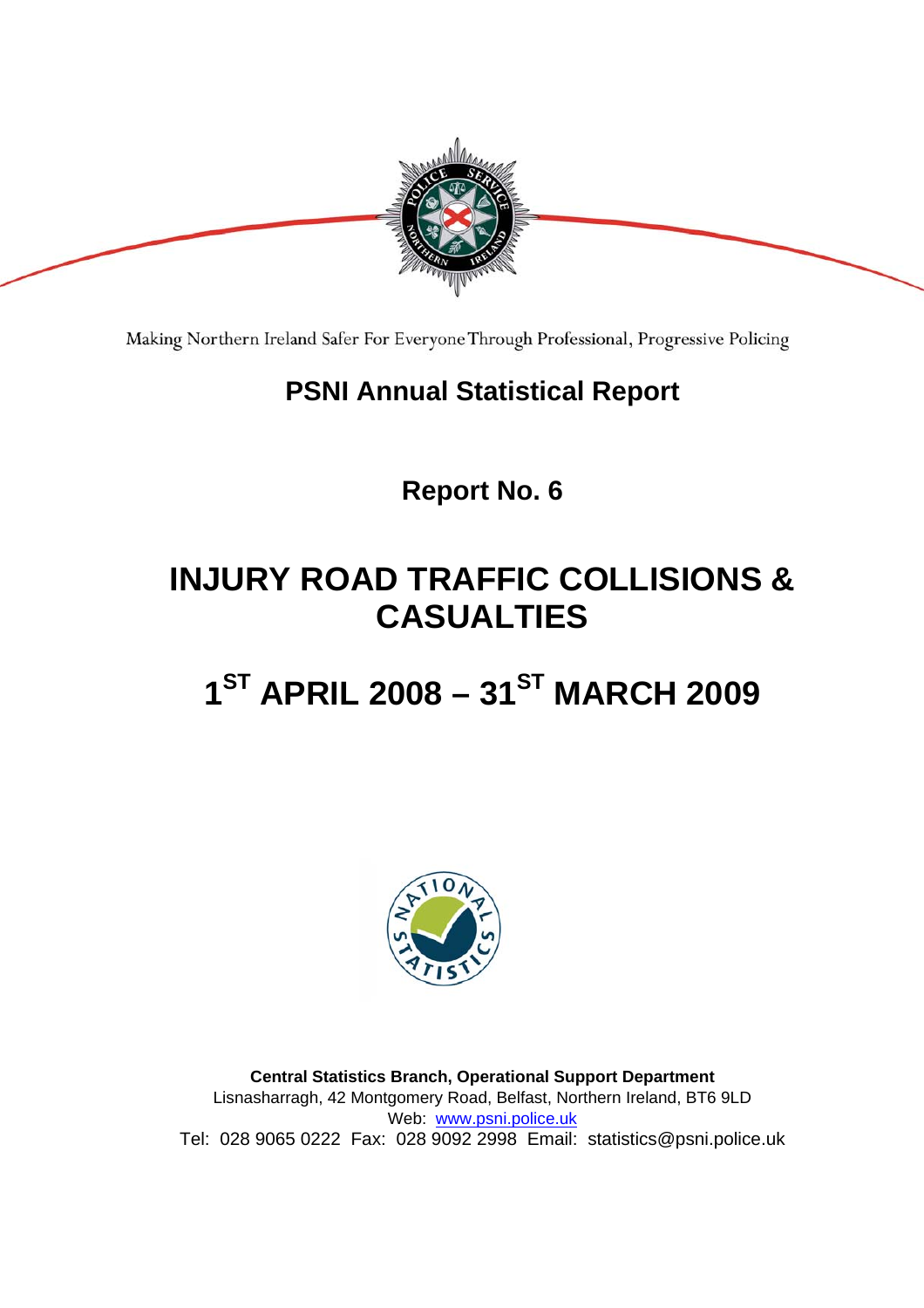# 6. Injury Road Traffic Collisions and **Casualties**

#### Summary

| Figure 6.1 |  | Injury Road Traffic Collisions 1999/00 - 2008/09 |  |
|------------|--|--------------------------------------------------|--|
|            |  |                                                  |  |

- Table 6.2 Injury Road Traffic Collisions and Casualties 1999/00 2008/09
- Figure 6.3 Persons Killed in Injury Road Traffic Collisions 1999/00 2008/09
- Table 6.4 Injury Road Traffic Collisions Involving Child Casualties (under 16) 1999/00 2008/09
- Table 6.5 Most Common Principal Causation Factors in Injury Road Traffic Collisions 2008/09
- Table 6.6 Most Common Principal Causation Factors in Injury Road Traffic Collisions Involving Child Casualties (under 16) 2008/09
- Figure 6.7 All casualties by Type of Road User 2008/09
- Figure 6.8 Child casualties (under 16) by Type of Road User 2008/09
- Table 6.9 Casualties in Injury Road Traffic Collisions by Severity of Injury and Type of Road User 2004/05 – 2008/09
- Table 6.10 Child casualties (under 16) in Injury Road Traffic Collisions by Severity of Injury, Type of Road User and Age Group 2007/08 and 2008/09
- Table 6.11 Casualties in Injury Road Traffic Collisions by Severity of Injury, District and Area 2007/08 and 2008/09
- Table 6.12 Child Casualties in Injury Road Traffic Collisions by Severity of Injury, District and Area 2007/08 and 2008/09

Injury Road Traffic Collisions - Definitions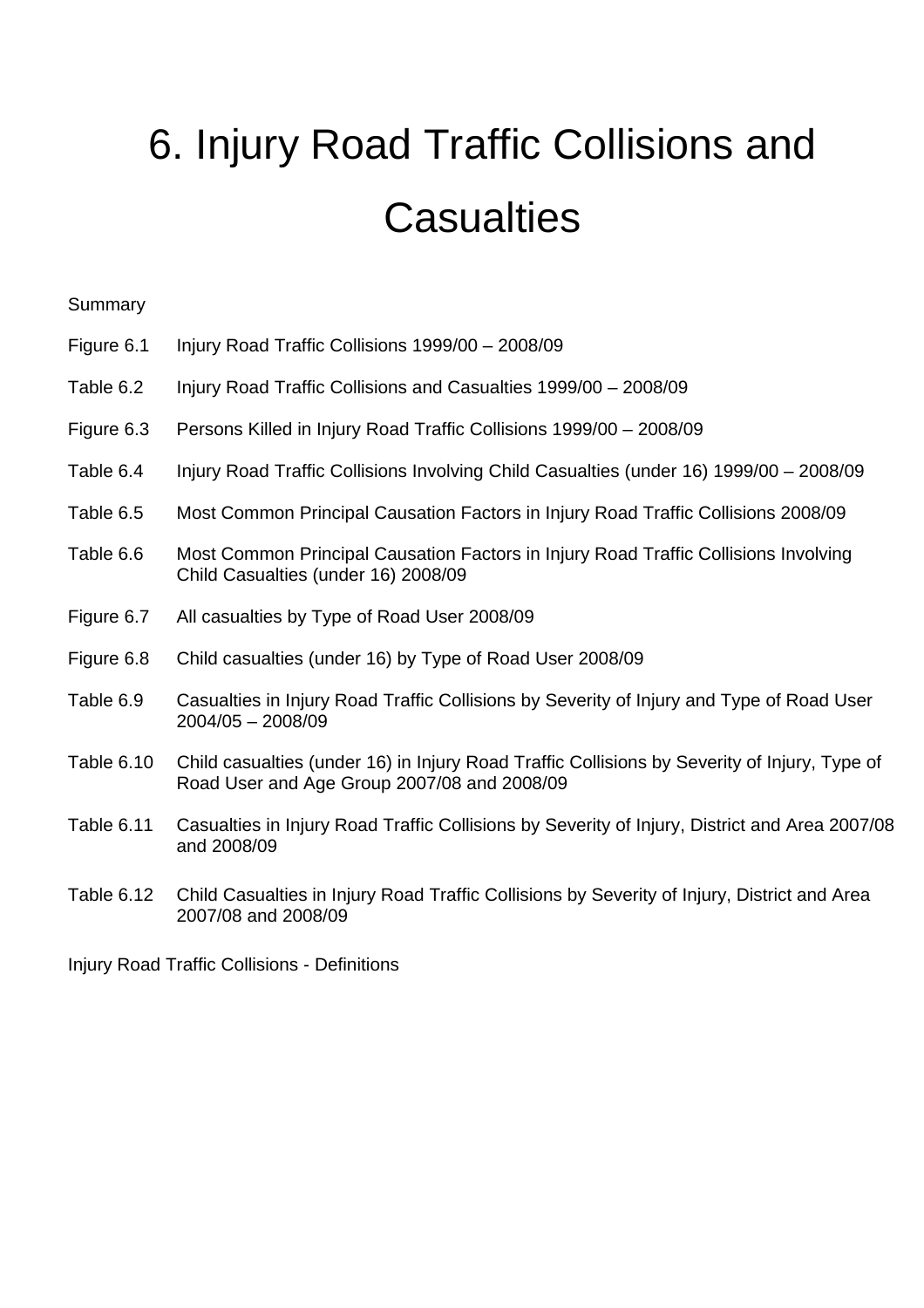#### **6. Injury Road Traffic Collisions and Casualties**

#### **Summary**

#### **Overview**

- During 2008/09 there were 6,149 injury road traffic collisions. These collisions resulted in 9,471 casualties, of which 106 were killed, 998 were seriously injured and 8,367 were slightly injured.
- Ten per cent (948) of the casualties in 2008/09 were children aged under 16. Of these 6 were killed, 96 were seriously injured and 846 were slightly injured.

#### **Collisions**

- The total number of injury road traffic collisions decreased from 6,321 in 2007/08 to 6,149 in 2008/09 (a decrease of 2.7%). The number of collisions resulting in individuals being killed or seriously injured fell by 3.5% (945 in 2007/08, 912 in 2008/09).
- The total number of injury road traffic collisions involving child casualties decreased from 813 in 2007/08 to 784 in 2008/09 (a decrease of 3.6%). The number of collisions resulting in a child being killed or seriously injured fell by 3.2% (93 in 2007/08, 90 in 2008/09).
- The most common causes of injury road traffic collisions in 2008/09 were 'inattention or attention diverted' (941 collisions), 'emerging from a minor road/driveway without care' (645 collisions) and 'driving too close' (613 collisions).
- The most common causes of fatal and serious injury road traffic collisions in 2008/09 were 'excessive speed having regard to conditions' (134 collisions), 'alcohol or drugs (all road users)' (134 collisions) and 'inattention or attention diverted' (88 collisions).

#### **Casualties**

- Overall there was a 2.8% decrease in casualties resulting from injury road traffic collisions (from 9,748 in 2007/08 to 9,471 in 2008/09).
- During the year there were 4 fewer fatalities (down 3.6%) and 78 fewer people seriously injured (down 7.2%).
- Drivers of motor vehicles were the single largest casualty class in 2008/09, accounting for just over half (51.7%) of all casualties, followed by passengers (31.7%), pedestrians (9.0%), motorcyclists (4.7%) and pedal cyclists (2.2%).
- Just under two thirds (64.2%) of all child casualties were passengers, 26.7% were pedestrians and a further 6.6% were pedal cyclists.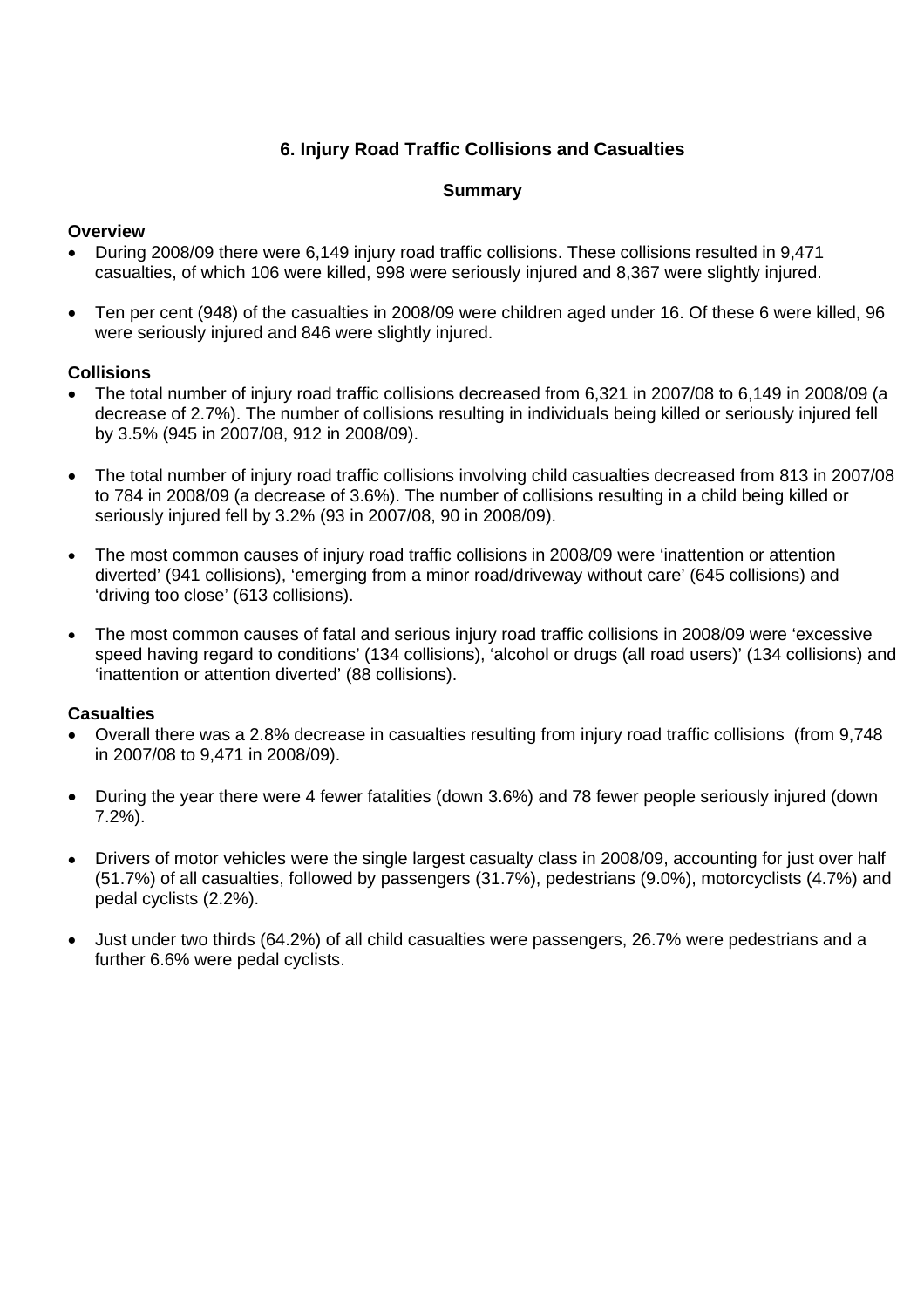

 **Table 6.2: Injury Road Traffic Collisions and Casualties 1999/00 – 2008/09** 

|         | <b>Collisions</b>          |                                     |                                    |                                        |               | <b>Casualties</b>                  |                                   |                            |  |  |
|---------|----------------------------|-------------------------------------|------------------------------------|----------------------------------------|---------------|------------------------------------|-----------------------------------|----------------------------|--|--|
|         | Fatal<br><b>Collisions</b> | <b>Serious</b><br><b>Collisions</b> | <b>Slight</b><br><b>Collisions</b> | <b>All Injury</b><br><b>Collisions</b> | <b>Killed</b> | <b>Seriously</b><br><b>Injured</b> | <b>Slightly</b><br><b>Injured</b> | Total<br><b>Casualties</b> |  |  |
| 1999/00 | 140                        | 1,124                               | 6,563                              | 7,827                                  | 150           | 1,573                              | 12,170                            | 13,893                     |  |  |
| 2000/01 | 142                        | 1,311                               | 6,908                              | 8,361                                  | 163           | 1,801                              | 12,620                            | 14,584                     |  |  |
| 2001/02 | 140                        | 1,195                               | 5,798                              | 7,133                                  | 153           | 1,638                              | 10,812                            | 12,603                     |  |  |
| 2002/03 | 139                        | 1,069                               | 5,361                              | 6,569                                  | 158           | 1,487                              | 9,901                             | 11,546                     |  |  |
| 2003/04 | 121                        | 957                                 | 5,031                              | 6,109                                  | 142           | 1,258                              | 9,022                             | 10,422                     |  |  |
| 2004/05 | 124                        | 867                                 | 4,249                              | 5,240                                  | 140           | 1,128                              | 7,478                             | 8,746                      |  |  |
| 2005/06 | 128                        | 852                                 | 4,118                              | 5,098                                  | 134           | 1,115                              | 7,128                             | 8,377                      |  |  |
| 2006/07 | 112                        | 886                                 | 4,617                              | 5,615                                  | 128           | 1,194                              | 7,910                             | 9,232                      |  |  |
| 2007/08 | 101                        | 844                                 | 5,376                              | 6,321                                  | 110           | 1,076                              | 8,562                             | 9,748                      |  |  |
| 2008/09 | 99                         | 813                                 | 5,237                              | 6,149                                  | 106           | 998                                | 8,367                             | 9,471                      |  |  |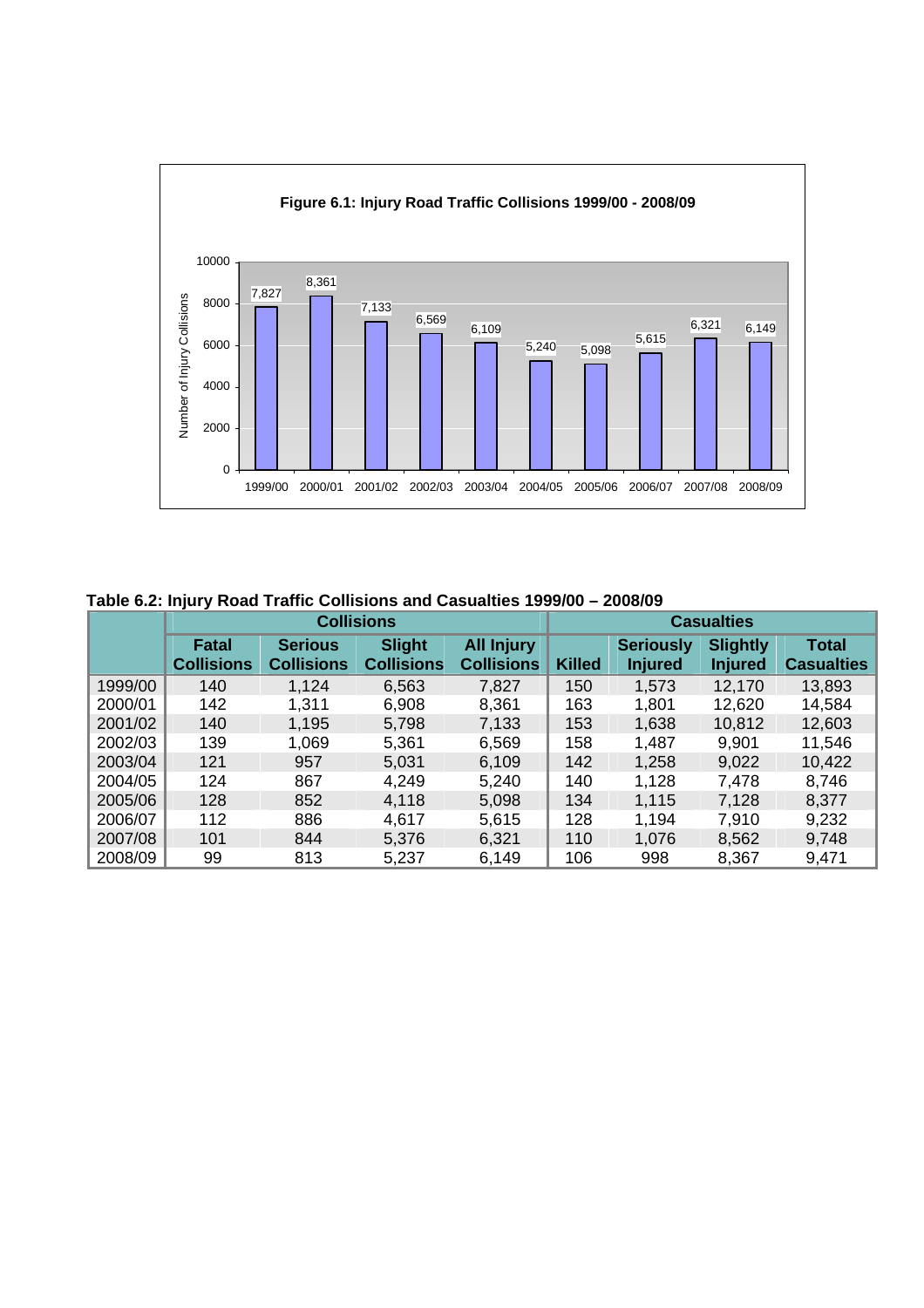

 **Table 6.4: Injury Road Traffic Collisions Involving Child Casualties (under 16) 1999/00 – 2008/09** 

|         | <b>Collisions</b>          |                                     |                                    |                                        |               | <b>Child Casualties</b>            |                                   |                            |  |  |  |
|---------|----------------------------|-------------------------------------|------------------------------------|----------------------------------------|---------------|------------------------------------|-----------------------------------|----------------------------|--|--|--|
|         | Fatal<br><b>Collisions</b> | <b>Serious</b><br><b>Collisions</b> | <b>Slight</b><br><b>Collisions</b> | <b>All Injury</b><br><b>Collisions</b> | <b>Killed</b> | <b>Seriously</b><br><b>Injured</b> | <b>Slightly</b><br><b>Injured</b> | Total<br><b>Casualties</b> |  |  |  |
| 1999/00 | 20                         | 193                                 | 1,189                              | 1,402                                  | 20            | 201                                | 1,546                             | 1,767                      |  |  |  |
| 2000/01 | 12                         | 210                                 | 1,154                              | 1,376                                  | 12            | 226                                | 1,566                             | 1,804                      |  |  |  |
| 2001/02 | 12                         | 200                                 | 989                                | 1,201                                  | 12            | 219                                | 1,297                             | 1,528                      |  |  |  |
| 2002/03 | 14                         | 154                                 | 871                                | 1,039                                  | 15            | 173                                | 1,248                             | 1,436                      |  |  |  |
| 2003/04 | 9                          | 145                                 | 793                                | 947                                    | 10            | 158                                | 1,086                             | 1,254                      |  |  |  |
| 2004/05 | 11                         | 118                                 | 661                                | 790                                    | 11            | 124                                | 873                               | 1,008                      |  |  |  |
| 2005/06 | 16                         | 116                                 | 569                                | 701                                    | 16            | 127                                | 752                               | 895                        |  |  |  |
| 2006/07 | 8                          | 107                                 | 647                                | 762                                    | 8             | 128                                | 847                               | 983                        |  |  |  |
| 2007/08 | 5                          | 88                                  | 720                                | 813                                    | 6             | 103                                | 931                               | 1,040                      |  |  |  |
| 2008/09 | 5                          | 85                                  | 694                                | 784                                    | 6             | 96                                 | 846                               | 948                        |  |  |  |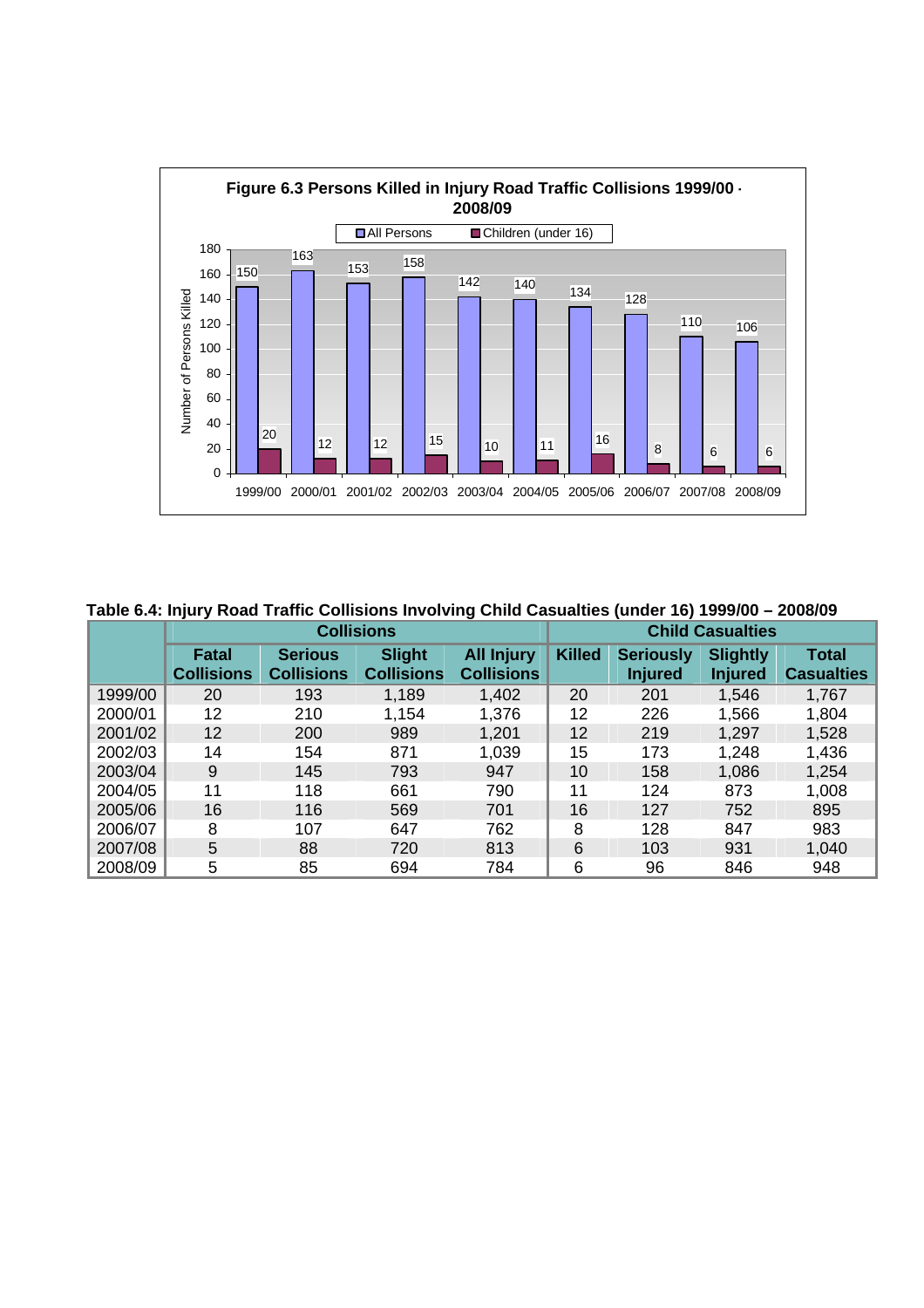|                                |                                                 | <b>Casualties</b> |                                    |                                   |                                   |  |  |
|--------------------------------|-------------------------------------------------|-------------------|------------------------------------|-----------------------------------|-----------------------------------|--|--|
| <b>Principal Factor</b>        | Number of<br><b>Injury</b><br><b>Collisions</b> | <b>Killed</b>     | <b>Seriously</b><br><b>Injured</b> | <b>Slightly</b><br><b>Injured</b> | <b>Total</b><br><b>Casualties</b> |  |  |
| Inattention or attention       |                                                 |                   |                                    |                                   |                                   |  |  |
| diverted                       | 941                                             | 11                | 88                                 | 1,330                             | 1,429                             |  |  |
| Emerging from minor            |                                                 |                   |                                    |                                   |                                   |  |  |
| road/driveway without care     | 645                                             | 5                 | 77                                 | 884                               | 966                               |  |  |
| Driving too close              | 613                                             | 0                 | 14                                 | 1,017                             | 1,031                             |  |  |
| Excessive speed having         |                                                 |                   |                                    |                                   |                                   |  |  |
| regard to conditions           | 555                                             | 29                | 141                                | 768                               | 938                               |  |  |
| Alcohol or drugs (All road     |                                                 |                   |                                    |                                   |                                   |  |  |
| users)                         | 394                                             | 24                | 153                                | 436                               | 613                               |  |  |
| Crossing/entering road         |                                                 |                   |                                    |                                   |                                   |  |  |
| junction w/o care              | 353                                             | 6                 | 57                                 | 510                               | 573                               |  |  |
| Turning right w/o care         | 269                                             | 2                 | 49                                 | 417                               | 468                               |  |  |
| Pedestrian heedless of traffic | 240                                             | 1                 | 65                                 | 185                               | 251                               |  |  |

### **Table 6.5: Most Common Principal Causation Factors in Injury Road Traffic Collisions - 2008/09**

**Table 6.6: Most Common Principal Causation Factors in Injury Road Traffic Collisions Involving Child Casualties (under 16) 2008/09** 

|                                                   |                                                        | <b>Child Casualties</b> |                                    |                                   |                            |  |  |  |
|---------------------------------------------------|--------------------------------------------------------|-------------------------|------------------------------------|-----------------------------------|----------------------------|--|--|--|
| <b>Principal Factor</b>                           | <b>Number of</b><br><b>Injury</b><br><b>Collisions</b> | <b>Killed</b>           | <b>Seriously</b><br><b>Injured</b> | <b>Slightly</b><br><b>Injured</b> | Total<br><b>Casualties</b> |  |  |  |
| Inattention or attention                          |                                                        |                         |                                    |                                   |                            |  |  |  |
| diverted                                          | 99                                                     | $\Omega$                | $\overline{4}$                     | 120                               | 124                        |  |  |  |
| Pedestrian heedless of                            |                                                        |                         |                                    |                                   |                            |  |  |  |
| traffic                                           | 84                                                     | 0                       | 17                                 | 68                                | 85                         |  |  |  |
| Emerging from minor<br>road/driveway without care | 71                                                     | $\Omega$                | $\overline{5}$                     | 79                                | 84                         |  |  |  |
| Excessive speed having<br>regard to conditions    | 67                                                     | 1                       | 8                                  | 72                                | 81                         |  |  |  |
| Walk/run movement                                 |                                                        |                         |                                    |                                   |                            |  |  |  |
| masked                                            | 59                                                     | 0                       | 10                                 | 53                                | 63                         |  |  |  |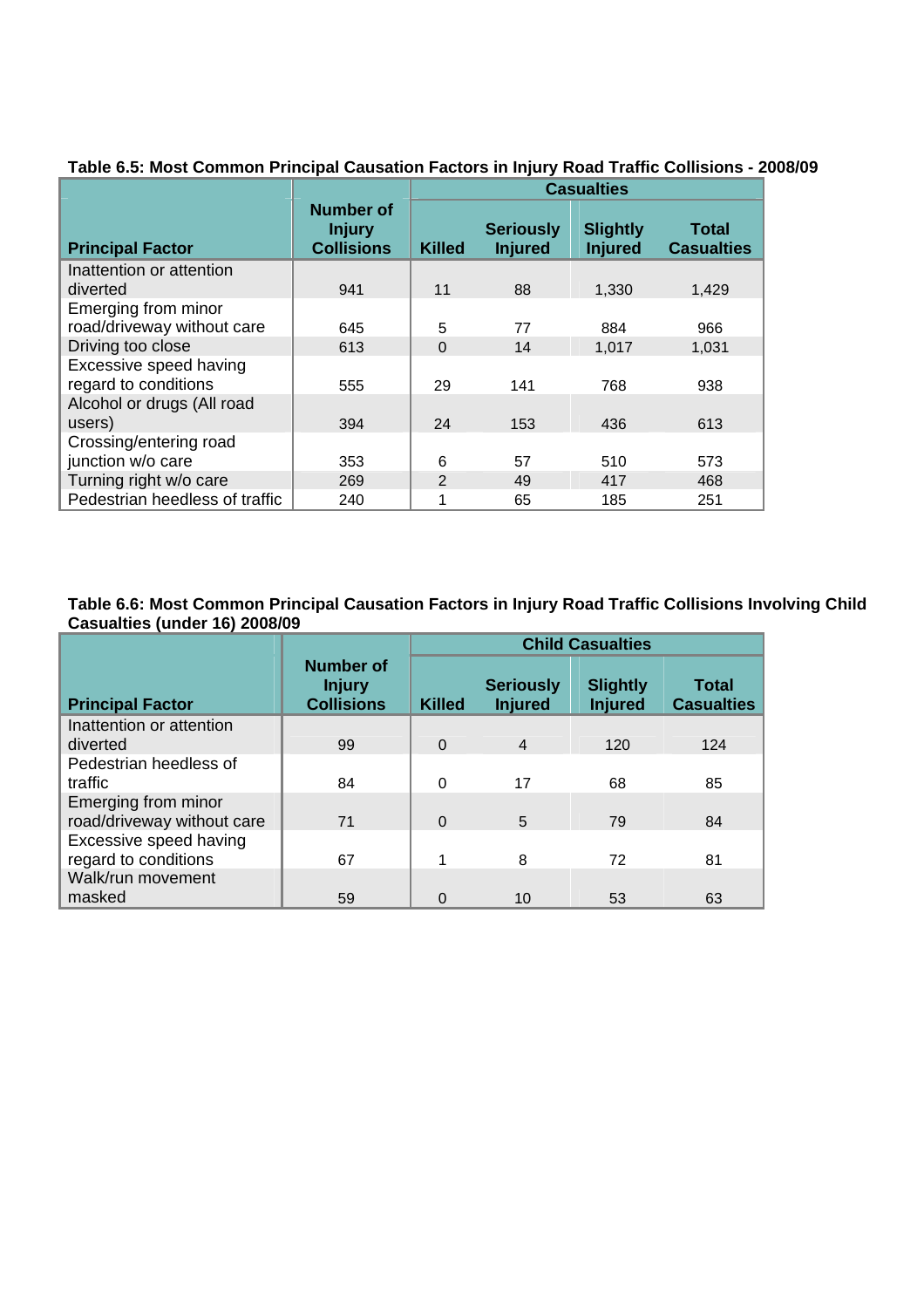

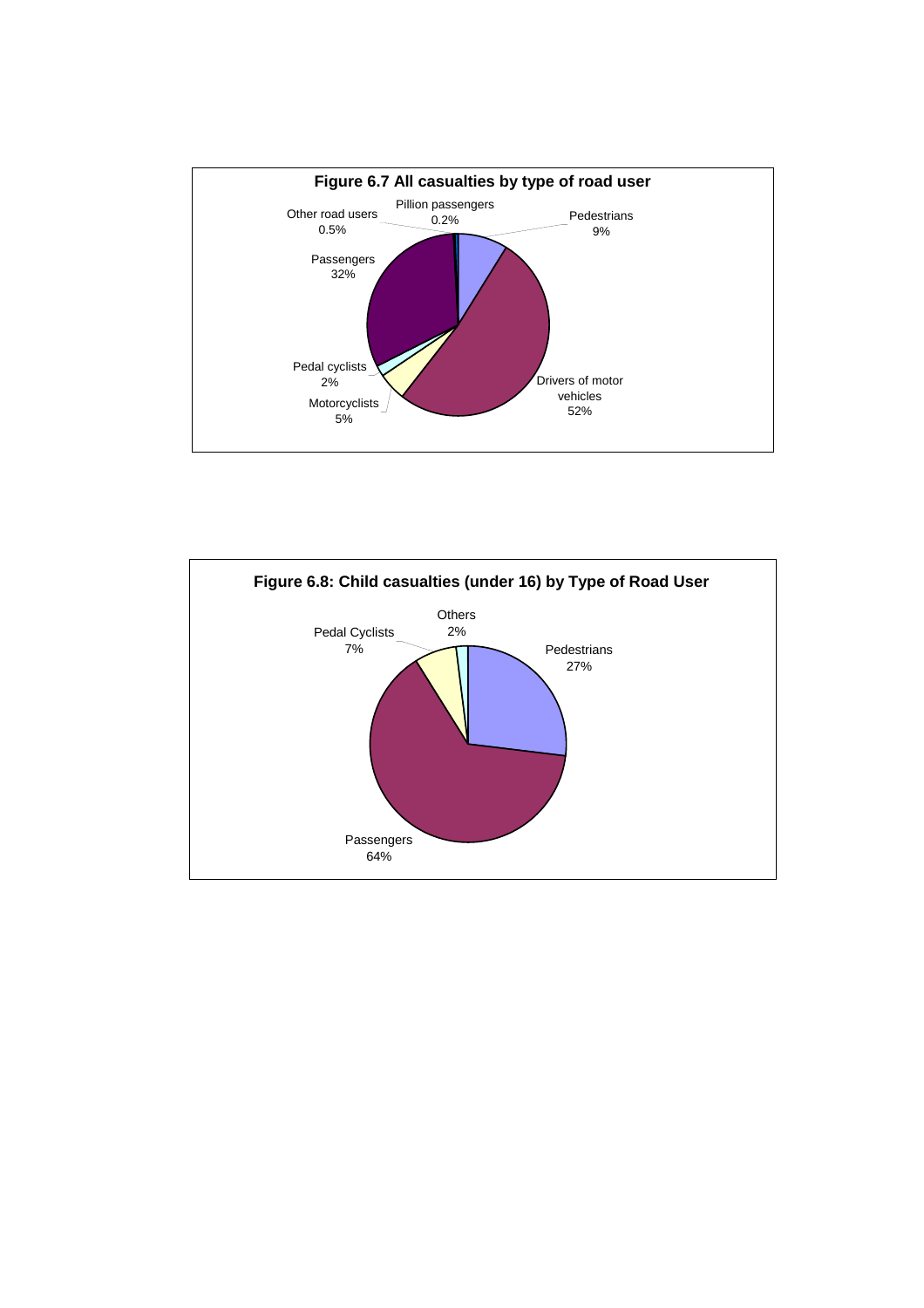**Table 6.9: Casualties in Injury Road Traffic Collisions by Severity of Injury and Type of Road User 2004/05 – 2008/09** 

| Type of Road User <sup>1</sup> | 2004/05        | 2005/06        | 2006/07      | 2007/08        | 2008/09     |
|--------------------------------|----------------|----------------|--------------|----------------|-------------|
| <b>Fatalities:</b>             |                |                |              |                |             |
| Pedestrians                    | 24             | 25             | 23           | 18             | 21          |
| Drivers of motor vehicles      | 62             | 63             | 47           | 43             | 44          |
| Motorcyclists                  | 24             | 12             | 18           | 19             | 16          |
| Pedal cyclists                 | $\overline{2}$ | $\overline{4}$ | $\mathbf{1}$ | $\overline{2}$ | 2           |
| Passengers                     | 26             | 30             | 38           | 25             | 21          |
| Pillion passengers             | 1              | $\mathbf 0$    | $\pmb{0}$    | $\overline{2}$ | $\mathbf 0$ |
| Other road users               | 1              | 0              | 1            | 1              | 2           |
|                                |                |                |              |                |             |
| <b>Totals</b>                  | 140            | 134            | 128          | 110            | 106         |
|                                |                |                |              |                |             |
| <b>Serious Injuries:</b>       |                |                |              |                |             |
| Pedestrians                    | 180            | 198            | 190          | 163            | 197         |
| Drivers of motor vehicles      | 479            | 467            | 519          | 469            | 415         |
| Motorcyclists                  | 151            | 126            | 135          | 135            | 121         |
| Pedal cyclists                 | 27             | 30             | 30           | 30             | 30          |
| Passengers                     | 275            | 283            | 300          | 268            | 216         |
| Pillion passengers             | 9              | 6              | 8            | 4              | 5           |
| Other road users               | $\overline{7}$ | 5              | 12           | $\overline{7}$ | 14          |
|                                |                |                |              |                |             |
| <b>Totals</b>                  | 1,128          | 1,115          | 1,194        | 1,076          | 998         |
|                                |                |                |              |                |             |
| <b>Slight Injuries:</b>        |                |                |              |                |             |
| Pedestrians                    | 474            | 484            | 567          | 637            | 638         |
| Drivers of motor vehicles      | 3,905          | 3,754          | 4,115        | 4,475          | 4,435       |
| Motorcyclists                  | 292            | 257            | 259          | 316            | 306         |
| Pedal cyclists                 | 131            | 120            | 130          | 209            | 176         |
| Passengers                     | 2,633          | 2,473          | 2,787        | 2,863          | 2,762       |
| Pillion passengers             | 10             | 12             | 21           | 17             | 17          |
| Other road users               | 33             | 28             | 31           | 45             | 33          |
|                                |                |                |              |                |             |
| <b>Totals</b>                  | 7,478          | 7,128          | 7,910        | 8,562          | 8,367       |
|                                |                |                |              |                |             |
| <b>All Casualties:</b>         |                |                |              |                |             |
| Pedestrians                    | 678            | 707            | 780          | 818            | 856         |
| Drivers of motor vehicles      | 4,446          | 4,284          | 4,681        | 4,987          | 4,894       |
| Motorcyclists                  | 467            | 395            | 412          | 470            | 443         |
| Pedal cyclists                 | 160            | 154            | 161          | 241            | 208         |
| Passengers                     | 2,934          | 2,786          | 3,125        | 3,156          | 2,999       |
| Pillion passengers             | 20             | 18             | 29           | 23             | 22          |
| Other road users               | 41             | 33             | 44           | 53             | 49          |
|                                |                |                |              |                |             |
| <b>Totals</b>                  | 8,746          | 8,377          | 9,232        | 9,748          | 9,471       |

<sup>1</sup> 'Passengers' include pedal cycle passengers. 'Other road users' include drivers/riders and passengers of 'other vehicles' (e.g. tractors, invalid carriages, horse-drawn vehicles).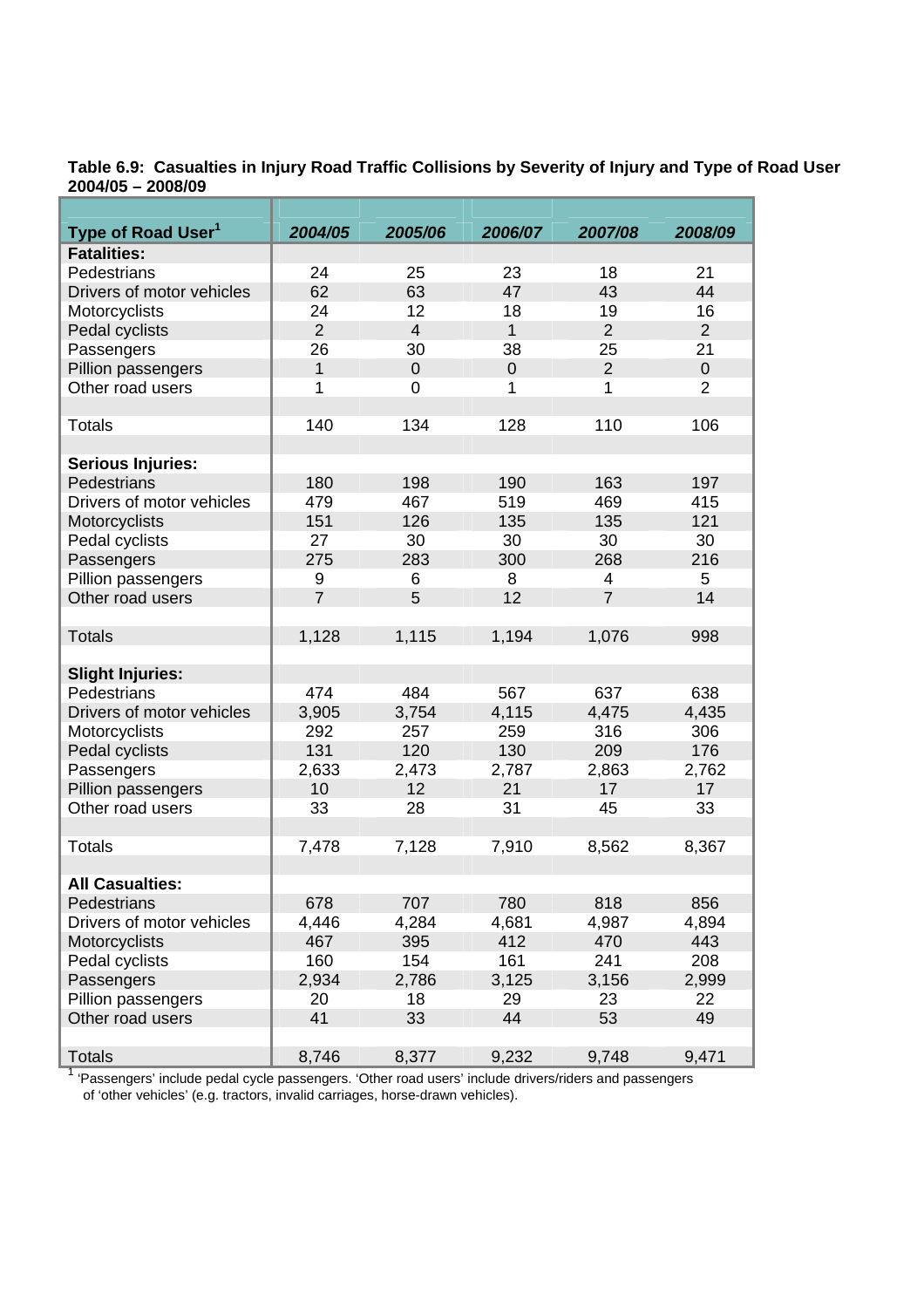| <b>Type of Road</b>     |                |                | 2007/08        |                | 2008/09          |                |                |                 |  |
|-------------------------|----------------|----------------|----------------|----------------|------------------|----------------|----------------|-----------------|--|
| Use <sup>1</sup>        | <b>Under 5</b> | $5 - 10$       | $11 - 15$      | <b>Totals</b>  | <b>Under 5</b>   | $5 - 10$       | $11 - 15$      | <b>Totals</b>   |  |
| <b>Fatalities</b>       |                |                |                |                |                  |                |                |                 |  |
| Pedestrians             | $\overline{0}$ | $\mathbf 0$    | $\overline{2}$ | $\overline{2}$ | $\overline{2}$   | $\mathbf 0$    | $\overline{2}$ | $\overline{4}$  |  |
| Pedal cyclists          | $\mathbf 0$    | $\overline{0}$ | $\mathbf 0$    | $\overline{0}$ | $\overline{0}$   | $\mathbf 0$    | $\overline{0}$ | $\mathbf 0$     |  |
| Passengers              | $\mathbf 0$    | $\overline{2}$ | $\overline{2}$ | 4              | $\mathbf 0$      | $\mathbf 0$    | 1              | 1               |  |
| <b>Others</b>           | $\mathbf 0$    | $\mathbf 0$    | $\overline{0}$ | $\mathbf 0$    | $\mathbf 0$      | $\pmb{0}$      | $\overline{1}$ | $\mathbf{1}$    |  |
|                         |                |                |                |                |                  |                |                |                 |  |
| <b>Totals</b>           | $\mathbf 0$    | $\overline{2}$ | $\overline{4}$ | 6              | $\overline{2}$   | $\mathbf 0$    | $\overline{4}$ | $6\phantom{1}$  |  |
|                         |                |                |                |                |                  |                |                |                 |  |
| <b>Serious Injuries</b> |                |                |                |                |                  |                |                |                 |  |
| Pedestrians             | 15             | 16             | 12             | 43             | 12               | 16             | 27             | 55              |  |
| Pedal cyclists          | $\mathbf 0$    | 6              | $\overline{4}$ | 10             | $\boldsymbol{0}$ | $\mathbf 0$    | 6              | $6\overline{6}$ |  |
| Passengers              | 6              | 13             | 28             | 47             | 8                | 10             | 6              | 24              |  |
| <b>Others</b>           | $\overline{0}$ | $\mathbf 0$    | 3              | 3              | $\overline{0}$   | $\mathbf 0$    | 11             | 11              |  |
|                         |                |                |                |                |                  |                |                |                 |  |
| <b>Totals</b>           | 21             | 35             | 47             | 103            | 20               | 26             | 50             | 96              |  |
|                         |                |                |                |                |                  |                |                |                 |  |
| <b>Slight Injuries</b>  |                |                |                |                |                  |                |                |                 |  |
| Pedestrians             | 26             | 70             | 82             | 178            | 32               | 66             | 96             | 194             |  |
| Pedal cyclists          | $\overline{2}$ | 27             | 38             | 67             | $\overline{3}$   | 27             | 27             | 57              |  |
| Passengers              | 144            | 239            | 294            | 677            | 132              | 218            | 234            | 584             |  |
| <b>Others</b>           | $\overline{0}$ | 1              | 8              | 9              | $\overline{0}$   | $\overline{0}$ | 11             | 11              |  |
|                         |                |                |                |                |                  |                |                |                 |  |
| <b>Totals</b>           | 172            | 337            | 422            | 931            | 167              | 311            | 368            | 846             |  |
|                         |                |                |                |                |                  |                |                |                 |  |
| <b>All Child</b>        |                |                |                |                |                  |                |                |                 |  |
| <b>Casualties</b>       |                |                |                |                |                  |                |                |                 |  |
| Pedestrians             | 41             | 86             | 96             | 223            | 46               | 82             | 125            | 253             |  |
| Pedal cyclists          | $\overline{2}$ | 33             | 42             | 77             | 3                | 27             | 33             | 63              |  |
| Passengers              | 150            | 254            | 324            | 728            | 140              | 228            | 241            | 609             |  |
| <b>Others</b>           | $\overline{0}$ | $\overline{1}$ | 11             | 12             | $\overline{0}$   | $\overline{0}$ | 23             | 23              |  |
|                         |                |                |                |                |                  |                |                |                 |  |
| <b>Totals</b>           | 193            | 374            | 473            | 1,040          | 189              | 337            | 422            | 948             |  |
| $\overline{a}$          |                |                |                |                |                  |                |                |                 |  |

**Table 6.10: Child Casualties (under 16) in Injury Road Traffic Collisions by Severity of Injury, Type of Road User and Age Group 2007/08 and 2008/09** 

'Passengers' include pedal cycle passengers.

 'Others' include drivers of motor vehicles, riders and pillion passengers on motor cycles and drivers/riders and passengers of 'other vehicles' (e.g. tractors, invalid carriages and horse-drawn vehicles etc.).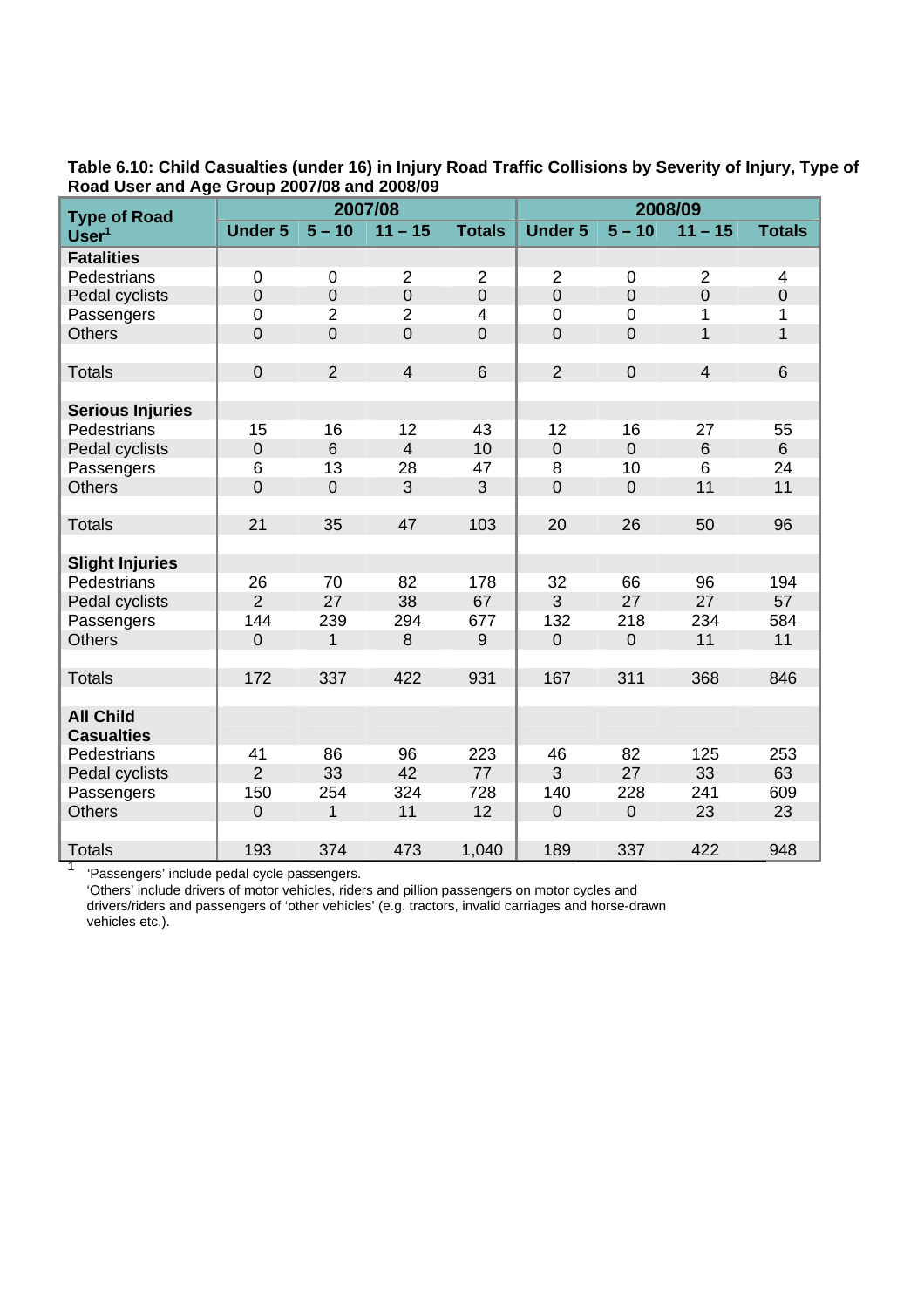#### **Table 6.11: Casualties in Injury Road Traffic Collisions by Severity of Injury, District and Area 2007/08 and 2008/09**

|                   |                         |                         | 2007/08                            |                                   |              |                           | 2008/09                            |                                   |              |
|-------------------|-------------------------|-------------------------|------------------------------------|-----------------------------------|--------------|---------------------------|------------------------------------|-----------------------------------|--------------|
|                   |                         | <b>Killed</b>           | <b>Seriously</b><br><b>Injured</b> | <b>Slightly</b><br><b>Injured</b> | <b>Total</b> | <b>Killed</b>             | <b>Seriously</b><br><b>Injured</b> | <b>Slightly</b><br><b>Injured</b> | <b>Total</b> |
| A District        | North Belfast           | 1                       | 31                                 | 584                               | 616          | $\overline{7}$            | 39                                 | 564                               | 610          |
|                   | <b>West Belfast</b>     | 1                       | 31                                 | 443                               | 475          | $\boldsymbol{0}$          | 33                                 | 510                               | 543          |
|                   | <b>A District Total</b> | $\overline{\mathbf{2}}$ | 62                                 | 1,027                             | 1,091        | $\overline{7}$            | 72                                 | 1,074                             | 1,153        |
|                   |                         |                         |                                    |                                   |              |                           |                                    |                                   |              |
| <b>B</b> District | <b>East Belfast</b>     | 1                       | 28                                 | 376                               | 405          | $\mathbf 0$               | 20                                 | 329                               | 349          |
|                   | South Belfast           | $\mathbf{1}$            | 36                                 | 583                               | 620          | $\sqrt{3}$                | 47                                 | 577                               | 627          |
|                   | <b>B District Total</b> | $\overline{2}$          | 64                                 | 959                               | 1,025        | 3                         | 67                                 | 906                               | 976          |
|                   |                         |                         |                                    |                                   |              |                           |                                    |                                   |              |
| C District        | Ards                    | 6                       | 46                                 | 348                               | 400          | 1                         | 51                                 | 388                               | 440          |
|                   | Castlereagh             | $\boldsymbol{0}$        | 22                                 | 254                               | 276          | $\mathbf{1}$              | 26                                 | 256                               | 283          |
|                   | Down                    | 5                       | 45                                 | 282                               | 332          | 4                         | 42                                 | 326                               | 372          |
|                   | North Down              | $\mathbf 0$             | 26                                 | 321                               | 347          | $\overline{2}$            | 24                                 | 283                               | 309          |
|                   | <b>C District Total</b> | 11                      | 139                                | 1,205                             | 1,355        | 8                         | 143                                | 1,253                             | 1,404        |
|                   |                         |                         |                                    |                                   |              |                           |                                    |                                   |              |
| D District        | Antrim                  | 6                       | 34                                 | 268                               | 308          | $\overline{4}$            | 27                                 | 224                               | 255          |
|                   | Carrickfergus           | $\mathbf 0$             | $\overline{7}$                     | 114                               | 121          | $\mathbf 0$               | 12                                 | 93                                | 105          |
|                   | Lisburn                 | $\overline{7}$          | 76                                 | 626                               | 709          | 6                         | 64                                 | 676                               | 746          |
|                   | Newtownabbey            | $\mathbf 0$             | 31                                 | 433                               | 464          | 6                         | 27                                 | 418                               | 451          |
|                   | <b>D District Total</b> | 13                      | 148                                | 1,441                             | 1,602        | 16                        | 130                                | 1,411                             | 1,557        |
|                   |                         |                         |                                    |                                   |              |                           |                                    |                                   |              |
| <b>E</b> District | Armagh                  | 4                       | 45                                 | 195                               | 244          | 4                         | 28                                 | 244                               | 276          |
|                   | Banbridge               | $\overline{2}$          | 37                                 | 208                               | 247          | $\mathbf{1}$              | 22                                 | 168                               | 191          |
|                   | Craigavon               | 3                       | 32                                 | 315                               | 350          | 1                         | 35                                 | 293                               | 329          |
|                   | Newry and               |                         |                                    |                                   |              |                           |                                    |                                   |              |
|                   | Mourne                  | $9$                     | 53                                 | 510                               | 572          | 15                        | 49                                 | 404                               | 468          |
|                   | <b>E District Total</b> | 18                      | 167                                | 1,228                             | 1,413        | 21                        | 134                                | 1,109                             | 1,264        |
|                   |                         |                         |                                    |                                   |              |                           |                                    |                                   |              |
| <b>F</b> District | Cookstown               | 1                       | 27                                 | 158                               | 186          | 3                         | 25                                 | 130                               | 158          |
|                   | Dungannon and           |                         |                                    |                                   |              |                           |                                    |                                   |              |
|                   | South Tyrone            | 11                      | 42                                 | 246                               | 299          | $\,8\,$                   | 50                                 | 246                               | 304          |
|                   | Fermanagh               | $\overline{7}$          | 64                                 | 323                               | 394          | 8                         | 59                                 | 308                               | 375          |
|                   | Omagh                   | $\overline{7}$          | 58                                 | 217                               | 282          | 6                         | 49                                 | 188                               | 243          |
|                   | <b>F District Total</b> | 26                      | 191                                | 944                               | 1,161        | 25                        | 183                                | 872                               | 1,080        |
|                   |                         |                         |                                    |                                   |              |                           |                                    |                                   |              |
| <b>G</b> District | Foyle                   | 8                       | 49                                 | 404                               | 461          | 1                         | 64                                 | 484                               | 549          |
|                   | Limavady                | 6                       | 38                                 | 140                               | 184          | $\mathbf{1}$              | 29                                 | 182                               | 212          |
|                   | Magherafelt             | 5                       | 40                                 | 210                               | 255          | $\overline{2}$            | 32                                 | 158                               | 192          |
|                   | Strabane                | 3                       | 24                                 | 137                               | 164          | $\overline{c}$            | 22                                 | 128                               | 152          |
|                   | <b>G District Total</b> | 22                      | 151                                | 891                               | 1,064        | $\bf 6$                   | 147                                | 952                               | 1,105        |
|                   |                         |                         |                                    |                                   |              |                           |                                    |                                   |              |
| H District        | Ballymena               | 5                       | 48                                 | 333                               | 386          | $\ensuremath{\mathsf{3}}$ | 36                                 | 301                               | 340          |
|                   | Ballymoney              | $\mathsf 3$             | 34                                 | 129                               | 166          | $\overline{4}$            | 18                                 | 99                                | 121          |
|                   | Coleraine               | 5                       | 36                                 | 260                               | 301          | 8                         | 30                                 | 196                               | 234          |
|                   | Larne                   | $\mathbf 0$             | 24                                 | 92                                | 116          | $\overline{2}$            | 24                                 | 124                               | 150          |
|                   | Moyle                   | 3                       | 12                                 | 53                                | 68           | 3                         | 14                                 | 70                                | 87           |
|                   | <b>H District Total</b> | 16                      | 154                                | 867                               | 1,037        | 20                        | 122                                | 790                               | 932          |
|                   |                         |                         |                                    |                                   |              |                           |                                    |                                   |              |
|                   | <b>Total</b>            | 110                     | 1,076                              | 8,562                             | 9,748        | 106                       | 998                                | 8,367                             | 9,471        |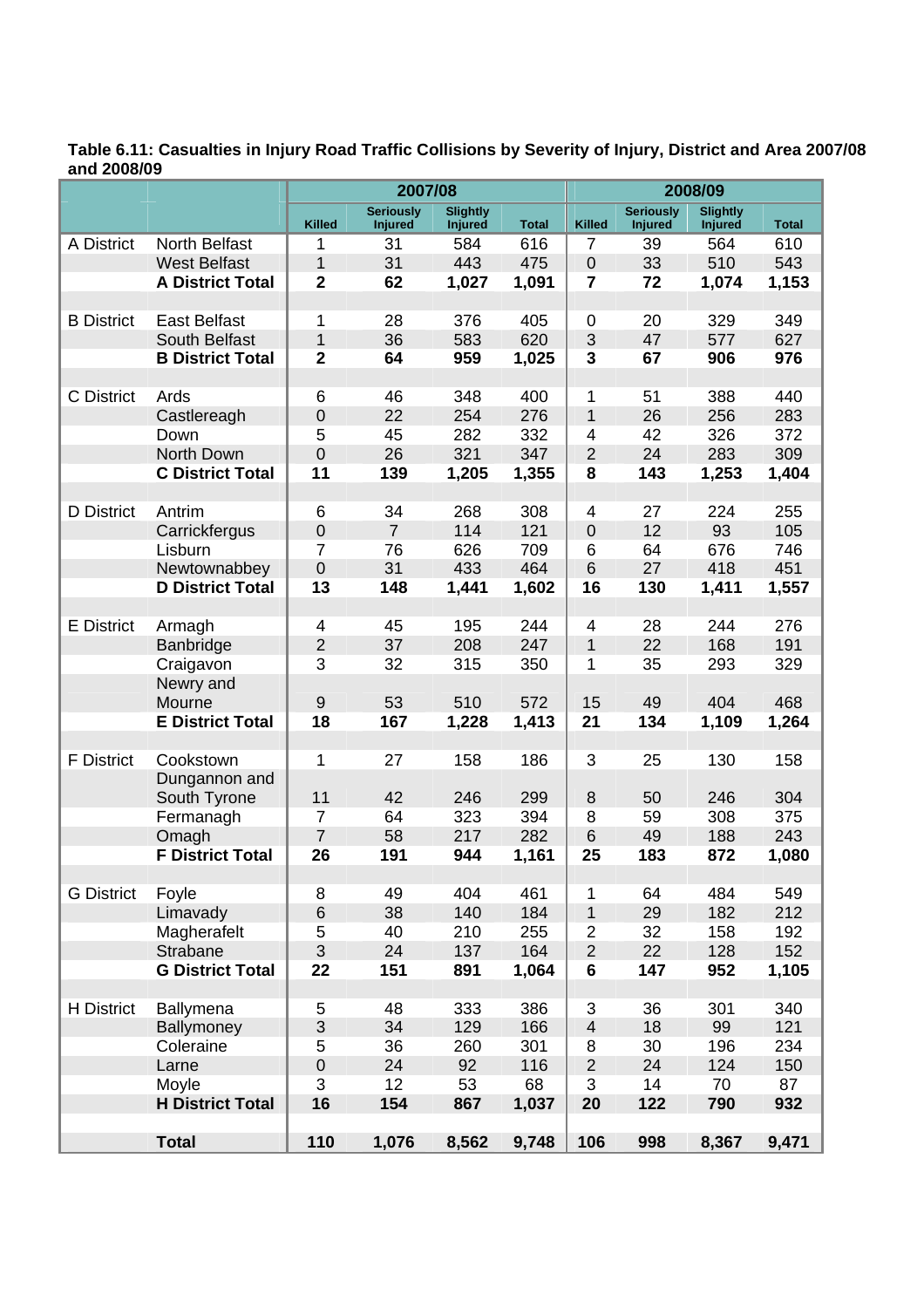**Table 6.12: Child Casualties in Injury Road Traffic Collisions by Severity of Injury, District and Area 2007/08 and 2008/09** 

|                   |                         |                         |                                    | 2007/08                           |              | 2008/09          |                                    |                                   |              |
|-------------------|-------------------------|-------------------------|------------------------------------|-----------------------------------|--------------|------------------|------------------------------------|-----------------------------------|--------------|
|                   |                         | <b>Killed</b>           | <b>Seriously</b><br><b>Injured</b> | <b>Slightly</b><br><b>Injured</b> | <b>Total</b> | <b>Killed</b>    | <b>Seriously</b><br><b>Injured</b> | <b>Slightly</b><br><b>Injured</b> | <b>Total</b> |
| A District        | <b>North Belfast</b>    | $\mathbf 0$             | $\overline{2}$                     | 66                                | 68           | 0                | 8                                  | 68                                | 76           |
|                   | <b>West Belfast</b>     | $\mathbf 0$             | $\overline{4}$                     | 38                                | 42           | $\mathbf 0$      | $\overline{4}$                     | 51                                | 55           |
|                   | <b>A District Total</b> | $\bf{0}$                | $6\phantom{1}6$                    | 104                               | 110          | $\bf{0}$         | 12                                 | 119                               | 131          |
|                   |                         |                         |                                    |                                   |              |                  |                                    |                                   |              |
| <b>B</b> District | <b>East Belfast</b>     | $\mathbf 0$             | 3                                  | 50                                | 53           | $\mathbf 0$      | 1                                  | 30                                | 31           |
|                   | South Belfast           | $\mathbf{1}$            | $\overline{4}$                     | 36                                | 41           | $\mathbf 0$      | $\overline{2}$                     | 33                                | 35           |
|                   | <b>B District Total</b> | 1                       | $\overline{7}$                     | 86                                | 94           | $\bf{0}$         | $\overline{\mathbf{3}}$            | 63                                | 66           |
|                   |                         |                         |                                    |                                   |              |                  |                                    |                                   |              |
| C District        | Ards                    | 1                       | $\overline{2}$                     | 44                                | 47           | $\mathbf 0$      | 3                                  | 34                                | 37           |
|                   | Castlereagh             | $\mathbf 0$             | $\overline{4}$                     | 29                                | 33           | $\mathbf 0$      | 1                                  | 23                                | 24           |
|                   | Down                    | $\mathbf 0$             | 3                                  | 34                                | 37           | $\mathbf 0$      | 5                                  | 53                                | 58           |
|                   | North Down              | $\overline{0}$          | $\overline{2}$                     | 30                                | 32           | $\mathbf 0$      | 10                                 | 14                                | 24           |
|                   | <b>C District Total</b> | 1                       | 11                                 | 137                               | 149          | $\bf{0}$         | 19                                 | 124                               | 143          |
| D District        | Antrim                  | $\mathbf 0$             | 1                                  | 20                                | 21           | 0                | $\overline{2}$                     | 13                                | 15           |
|                   | Carrickfergus           | $\overline{0}$          | $\mathbf{1}$                       | 14                                | 15           | $\overline{0}$   | $\mathbf{1}$                       | $\overline{7}$                    | 8            |
|                   | Lisburn                 | $\mathbf 0$             | 8                                  | 65                                | 73           | 1                | 3                                  | 69                                | 73           |
|                   | Newtownabbey            | $\mathbf 0$             | 8                                  | 39                                | 47           | $\overline{0}$   | $\overline{2}$                     | 37                                | 39           |
|                   | <b>D District Total</b> | $\bf{0}$                | 18                                 | 138                               | 156          | 1                | 8                                  | 126                               | 135          |
|                   |                         |                         |                                    |                                   |              |                  |                                    |                                   |              |
| <b>E</b> District | Armagh                  | 1                       | 3                                  | 26                                | 30           | $\mathbf 0$      | 4                                  | 31                                | 35           |
|                   | Banbridge               | $\mathbf 0$             | 1                                  | 24                                | 25           | $\mathbf 0$      | $\overline{2}$                     | 20                                | 22           |
|                   | Craigavon               | $\mathbf 0$             | $\overline{2}$                     | 38                                | 40           | $\mathbf 0$      | 4                                  | 34                                | 38           |
|                   | Newry and               |                         |                                    |                                   |              |                  |                                    |                                   |              |
|                   | Mourne                  | $\mathbf 0$             | 6                                  | 60                                | 66           | $\mathbf 1$      | 3                                  | 34                                | 38           |
|                   | <b>E District Total</b> | 1                       | 12                                 | 148                               | 161          | 1                | 13                                 | 119                               | 133          |
|                   |                         |                         |                                    |                                   |              |                  |                                    |                                   |              |
| <b>F</b> District | Cookstown               | $\mathbf 0$             | 1                                  | 22                                | 23           | $\mathbf 0$      | $\overline{2}$                     | 16                                | 18           |
|                   | Dungannon and           |                         |                                    |                                   |              |                  |                                    |                                   |              |
|                   | South Tyrone            | $\mathbf 0$             | $\overline{4}$                     | 24                                | 28           | $\mathbf 0$      | $\overline{4}$                     | 26                                | 30           |
|                   | Fermanagh               | $\mathbf 0$             | 6                                  | 46                                | 52           | $\overline{2}$   | 3                                  | 34                                | 39           |
|                   | Omagh                   | $\mathbf 0$             | 8                                  | 24                                | 32           | $\mathbf 0$      | $\overline{7}$                     | 23                                | 30           |
|                   | <b>F District Total</b> | $\bf{0}$                | 19                                 | 116                               | 135          | $\mathbf{2}$     | 16                                 | 99                                | 117          |
| <b>G</b> District | Foyle                   | $\mathbf 0$             | $\overline{7}$                     | 45                                | 52           | $\mathbf 0$      | $\overline{7}$                     | 59                                | 66           |
|                   | Limavady                | $\mathbf 0$             | $\overline{4}$                     | 25                                | 29           | $\mathbf 0$      | $\mathbf{1}$                       | 26                                | 27           |
|                   | Magherafelt             | $\boldsymbol{0}$        | $\mathbf 0$                        | 19                                | 19           | 1                | 3                                  | 11                                | 15           |
|                   | Strabane                | $\overline{2}$          | $\mathbf{1}$                       | 17                                | 20           | $\mathbf 0$      | 3                                  | 12                                | 15           |
|                   | <b>G District Total</b> | $\overline{\mathbf{2}}$ | 12                                 | 106                               | 120          | 1                | 14                                 | 108                               | 123          |
|                   |                         |                         |                                    |                                   |              |                  |                                    |                                   |              |
| <b>H</b> District | Ballymena               | $\pmb{0}$               | 5                                  | 36                                | 41           | $\mathbf 0$      | 5                                  | 37                                | 42           |
|                   | Ballymoney              | $\boldsymbol{0}$        | 5                                  | 17                                | 22           | $\boldsymbol{0}$ | $\mathbf 0$                        | 13                                | 13           |
|                   | Coleraine               | $\pmb{0}$               | 6                                  | 30                                | 36           | 1                | 1                                  | 19                                | 21           |
|                   | Larne                   | $\mathbf 0$             | $\mathbf{1}$                       | $\overline{7}$                    | 8            | $\mathbf 0$      | 3                                  | 11                                | 14           |
|                   | Moyle                   | 1                       | $\mathbf{1}$                       | 6                                 | 8            | $\mathbf 0$      | $\overline{2}$                     | 8                                 | 10           |
|                   | <b>H District Total</b> | $\mathbf 1$             | 18                                 | 96                                | 115          | $\mathbf{1}$     | 11                                 | 88                                | 100          |
|                   |                         |                         |                                    |                                   |              |                  |                                    |                                   |              |
|                   | <b>Total</b>            | $\bf 6$                 | 103                                | 931                               | 1,040        | $6\phantom{a}$   | 96                                 | 846                               | 948          |